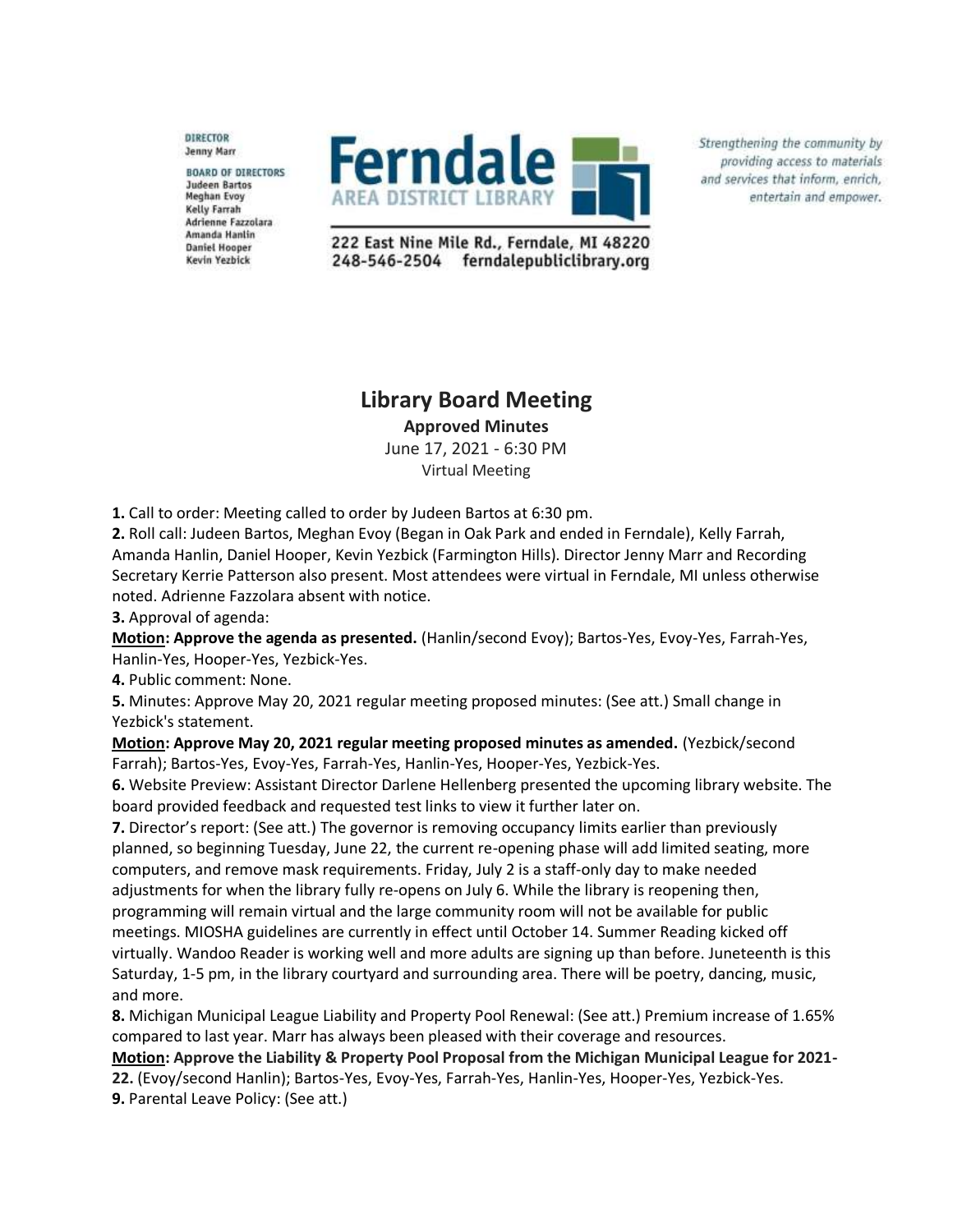**Motion: Approve the proposed Parental Leave Policy for library employees.** (Farrah/second Evoy); Bartos-Yes, Evoy-Yes, Farrah-Yes, Hanlin-Yes, Hooper-Yes, Yezbick-Yes.

**10.** GES Controls Proposal: (See att.) This comes out of next fiscal year's budget.

**Motion: Approve the proposal from GES for a new mechanical controls system in an amount not to exceed \$26,272.00.** (Hooper/second Evoy); Bartos-Yes, Evoy-Yes, Farrah-Yes, Hanlin-Yes, Hooper-Yes, Yezbick-Yes.

**11.** Courtyard usage policy update: Farrah provided a progress update to the board.

**12.** Acceptance of expenditures and finance reports for the month of May: (See att.) Finance committee reviewed everything earlier this week.

**Motion: Accept the expenditures and finance reports for the month of May.** (Farrah/second Hanlin); Bartos-Yes, Evoy-Yes, Farrah-Yes, Hanlin-Yes, Hooper-Yes, Yezbick-Yes.

**13.** FY 2021 Budget – Proposed Amendment: (See att.) Fiscal year closes out June 30. A third payroll in June required minor adjustments.

**Motion: Approve the proposed Budget Amendments for FY 2021.** (Yezbick/second Farrah); Bartos-Yes, Evoy-Yes, Farrah-Yes, Hanlin-Yes, Hooper-Yes, Yezbick-Yes.

**14.** Committee reports:

**A.** Art & Exhibitions: Current installation up until July 11 so patrons can see it in person. A confirmed artist will go up after the Dream Cruise in August.

**B.** Friends of the FPL: Annual meeting was held on Monday. The Friends did a good job during Covid to engage with the community virtually. The current treasurer says they make more money from book sales than festivals so they look forward to re-opening. Officer elections were held and Gabrielle Bray will be the next president, replacing long time president Kate Siebenaler. Thank you, Kate, for your service! Nina Kelly stepped down as treasurer, and that position will need to be filled. Head bookstore volunteer June Axelrad is excited for the book store to open back up.

**C.** Equity, Diversity and Inclusion: A draft charter has been reviewed for feedback. A final charter will be presented at the July board meeting. Hanlin has a meeting coming up with Nonprofit Enterprise at Work (NEW) of Ann Arbor. A Land Acknowledgement plan and statement were discussed.

**D.** Finance: Ideation Orange tweaked the proposed sign lettering; it's been sent to the City for approval. DesignStruct has completed the plans for the exterior lighting; also sent to the City. The Youth Services area project will have an updated quote soon as the carpeting and more have been selected.

**E.** Personnel: Parental leave policy and regular staff evaluations were discussed at their last meeting. They will meet again to streamline the director evaluation tool.

**F.** Schools: No report.

**Closed Session to be convened –** to consider a periodic personnel evaluation of, a public officer, employee, staff member, or individual agent, if the named person requests a closed hearing, in accordance with Sec. 8(a) of the Open Meetings Act (OMA) MCL 15.268.

**Motion: Begin closed session at 7:31 pm.** (Yezbick/second Evoy); Bartos-Yes, Evoy-Yes, Farrah-Yes, Hanlin-Yes, Hooper-Yes, Yezbick-Yes.

**Motion: Exit closed session at 7:55pm** (Farrah/second Hanlin); Bartos-Yes, Evoy-Yes, Farrah-Yes, Hanlin-Yes, Hooper-Yes, Yezbick-Yes.

**15.** Library director salary adjustment approval.

**Motion: Approve the salary adjustment as discussed in the Closed Session.** (Yezbick/second Evoy); Bartos-Yes, Evoy-Yes, Farrah-Yes, Hanlin-Yes, Hooper-Yes, Yezbick-Yes.

**16.** Committee membership appointments as needed: No Discussion.

**17.** Review action items: